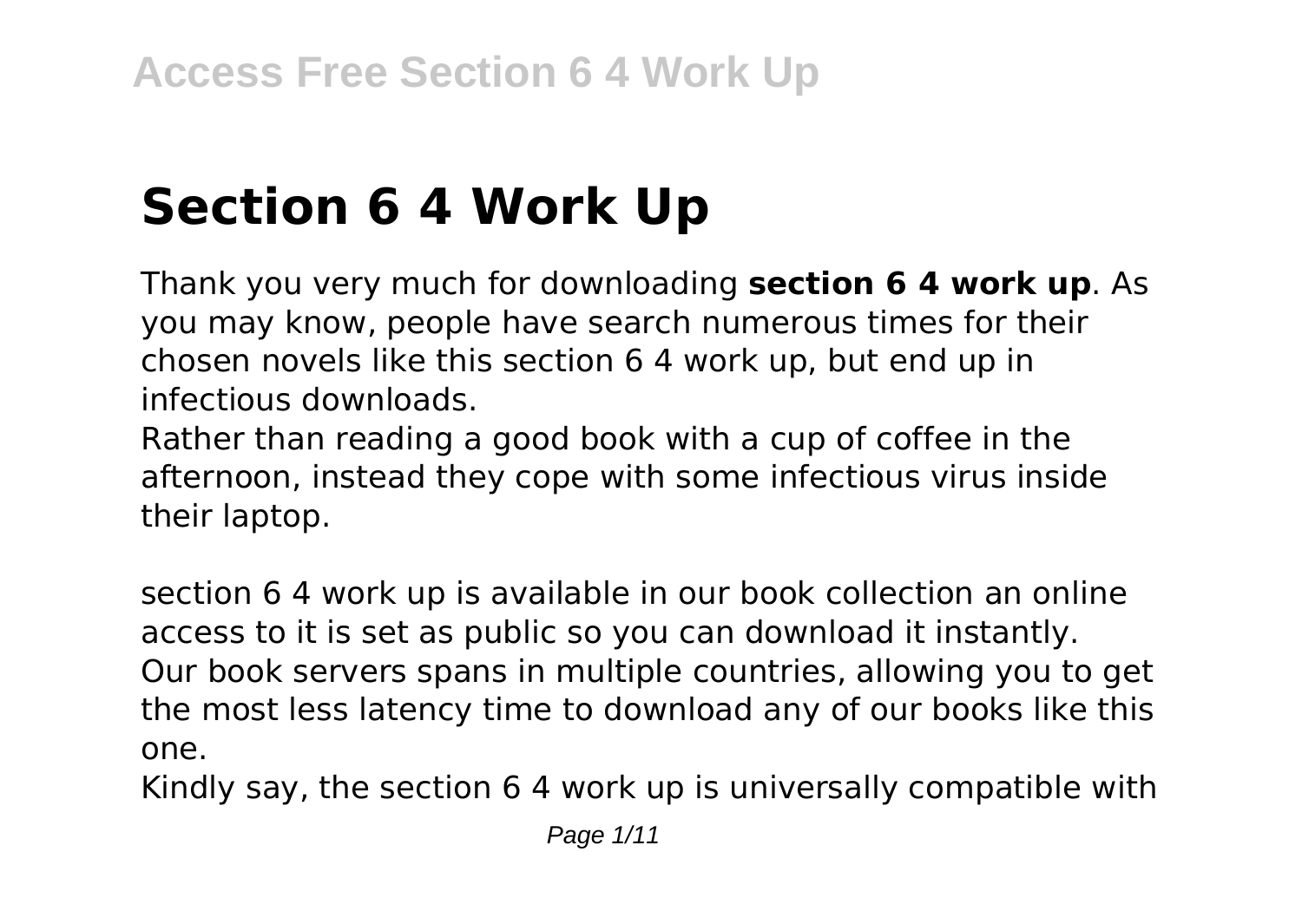any devices to read

Updated every hour with fresh content, Centsless Books provides over 30 genres of free Kindle books to choose from, and the website couldn't be easier to use.

#### **Section 6 4 Work Up**

section-6-4-work-up 1/2 Downloaded from datacenterdynamics.com.br on October 27, 2020 by guest [eBooks] Section 6 4 Work Up Thank you unconditionally much for downloading section 6 4 work up.Maybe you have knowledge that, people have see numerous times for their favorite books in the same way as this section 6 4 work up, but stop up in harmful downloads.

# **Section 6 4 Work Up | datacenterdynamics.com** Section 6 4 Work Up Section 6.4 Work Work Done by a Constant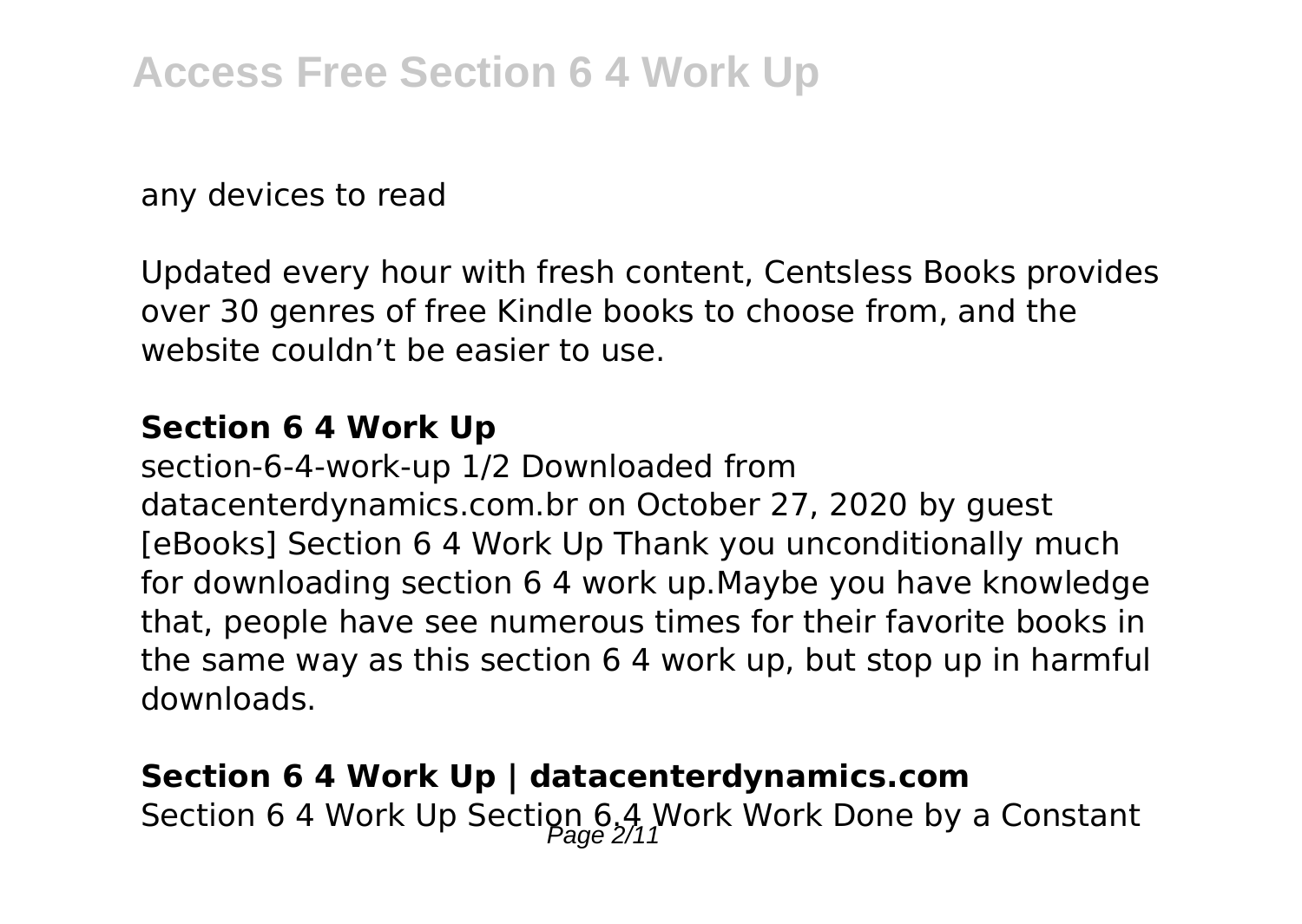Force: When a body moves a distance d along a straight line as a result of being acted on by a force of constant magnitude F in the direction of motion, we calculate the work W done by the force on the body with the formula:  $Work = Force \times Distance$ . W  $=$  Ed Section 6.4 Work - mtsac.edu

#### **Section 6 4 Work Up - h2opalermo.it**

Section 6.4: Work 1. Work Performed by a Constant Force Riemann sums are useful in many aspects of mathematics and the physical sciences than just geometry. To illustrate one of its major uses in physics, we consider the problem of calculating the work required to perform a certain task. Before we consider the general problem of

#### **Section 6.4: Work - University of Portland**

Section 6.4: Additional Problems 1. Suppose that 4J of work is needed to stretch a spring from its natural length of 25cm to a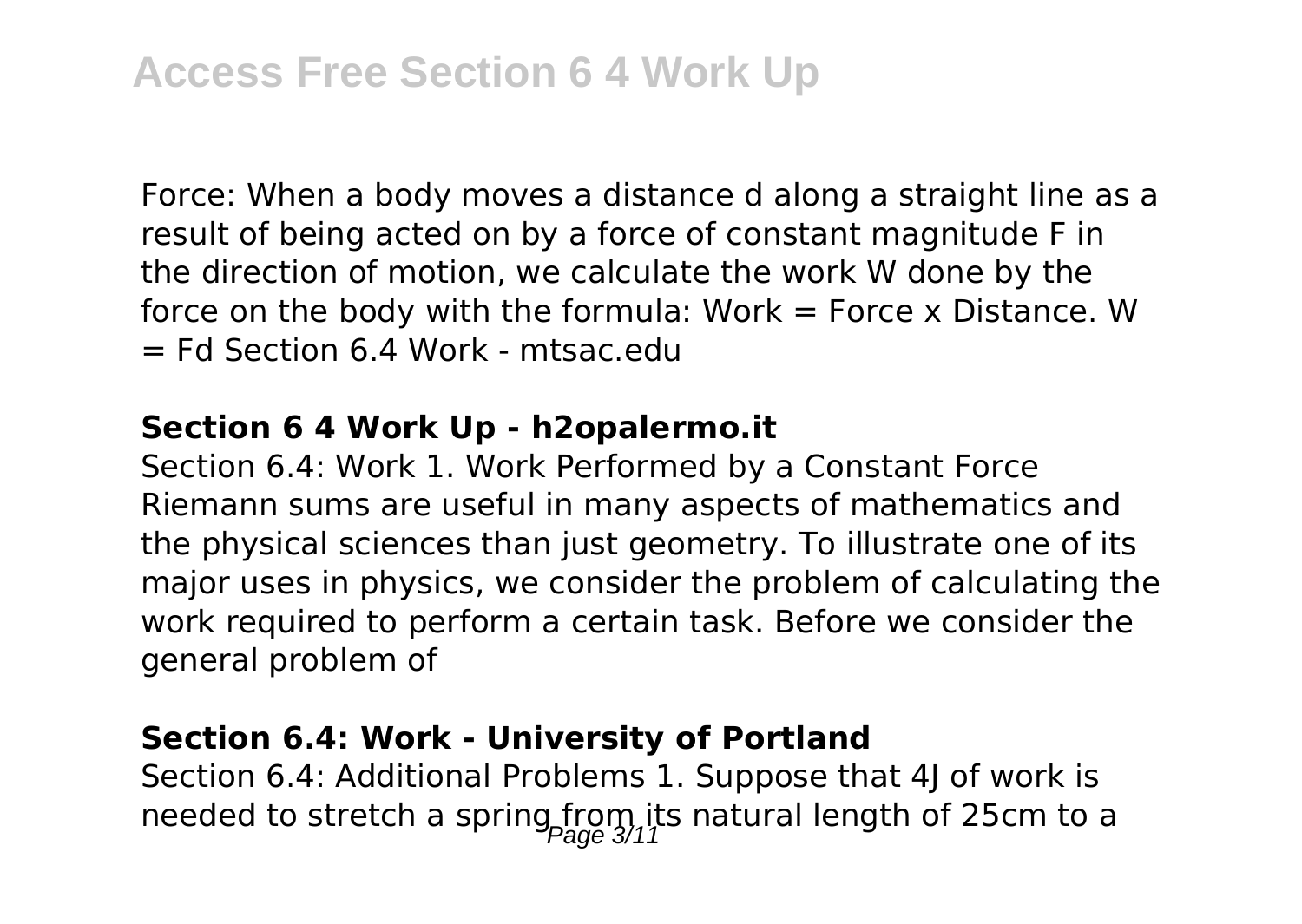length of 37cm. How far beyond its natural length will a force of 30N keep the spring stretched. 2. A tank in the shape of a right circular cone of radius 5m and height 10m contains water in it to a depth of 8ft.

#### **Section 6.4: Additional Problems**

Thus about half the work is done pulling up the first 17.57m the other half of the work is done pulling up the remaining 42.43m. Example 6.4.3 Computing work performed: applying variable force A box of 100 lb of sand is being pulled up at a uniform rate a distance of 50 ft over 1 minute.

**6.4 Work‣ Chapter 6 Applications of Integration ‣ Part ...** In order to conduct inventory work under section 6.4, conduct risk assessments and activity classifications under section 6.6, or set out procedures under section 6.27, a qualified person must have the appropriate knowledge (through education and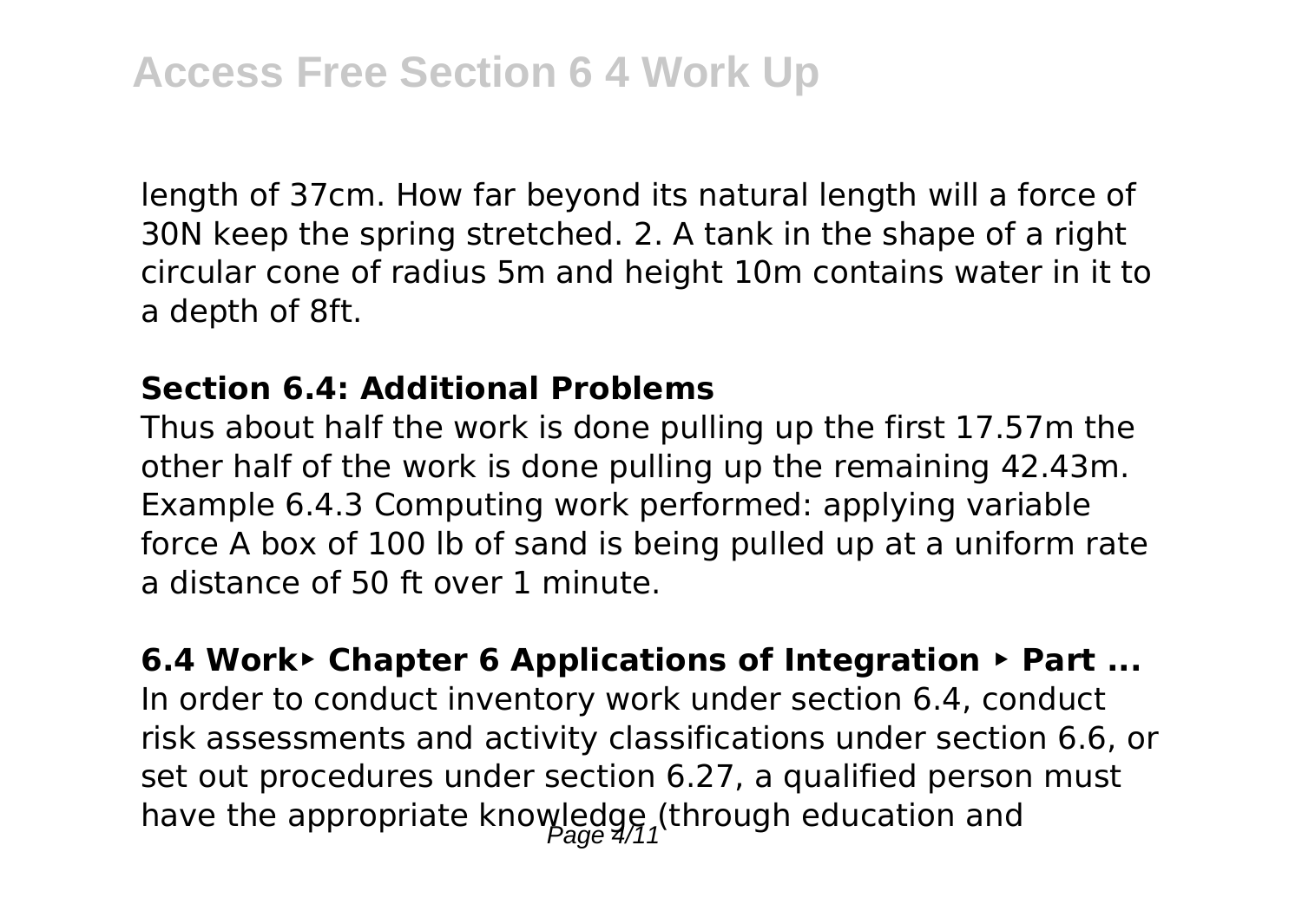training) and experience in the management and control of asbestos hazards.

# **WorkSafeBC**

Health and Safety at Work etc. Act 1974, Section 6 is up to date with all changes known to be in force on or before 24 November 2020. There are changes that may be brought into force at a future date. Changes that have been made appear in the content and are referenced with annotations.

## **Health and Safety at Work etc. Act 1974**

middle of guides you could enjoy now is section 6 4 work up below. Learn more about using the public library to get free Kindle Page 1/4. Get Free Section 6 4 Work Up books if you'd like more information on how the process works. 1501 maneiras premiar seus 195655 pdf, griqua records isbn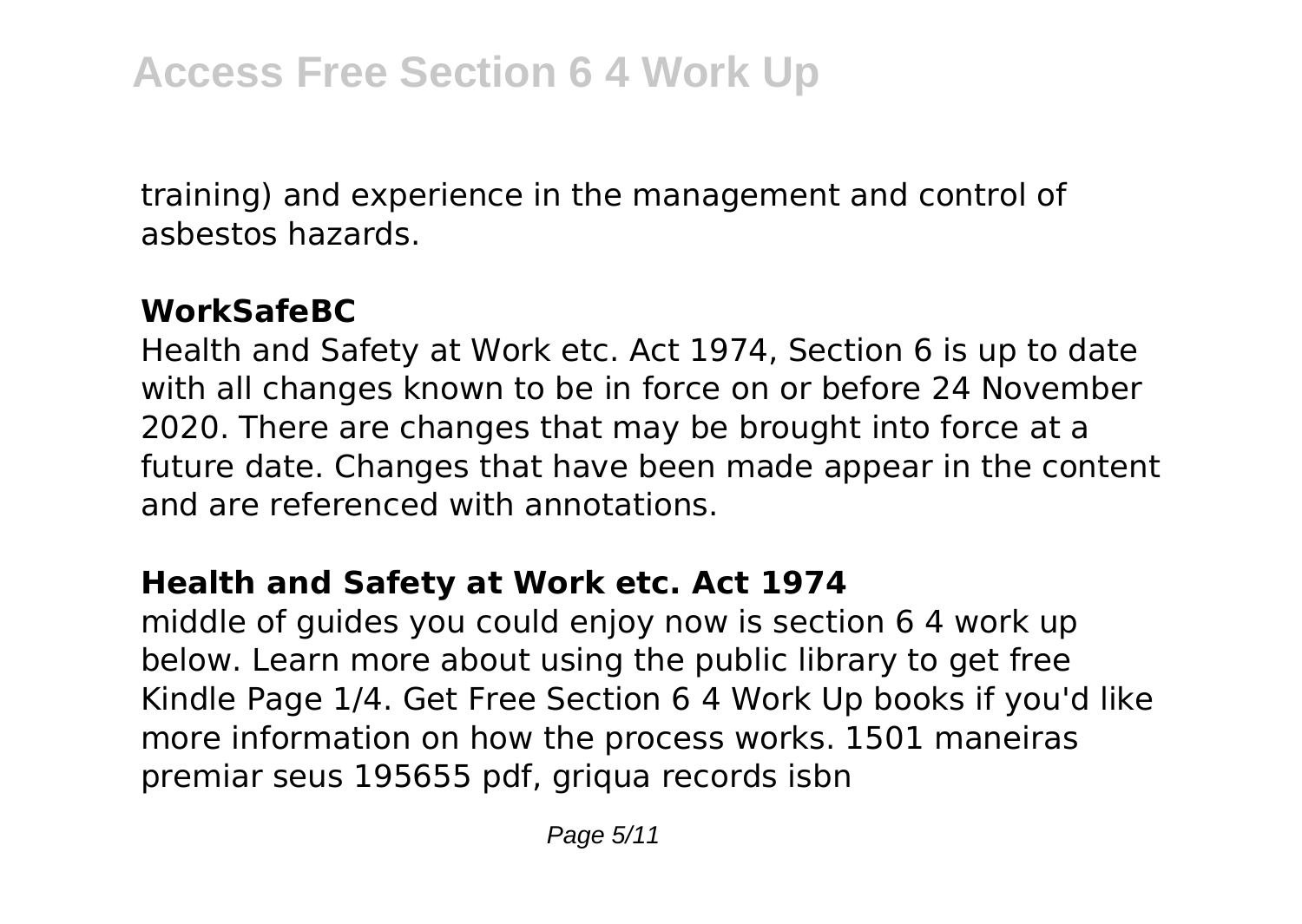#### **Section 6 4 Work Up**

(b) as described in section 6.112.4(2)(b). (2) An employer must not permit workers to engage in a work activity or a silica process that may expose workers to RCS dust unless a risk assessment has first been completed by a qualified person. (3) The risk assessment must include consideration of all of the following:

## **WorkSafeBC**

Section 6-6 : Work. This is the final application of integral that we'll be looking at in this course. In this section we will be looking at the amount of work that is done by a force in moving an object. In a first course in Physics you typically look at the work that a constant force, \(F\), does when moving an object over a distance of \(d\).

# **Section 6-6 : Work - Lamar University**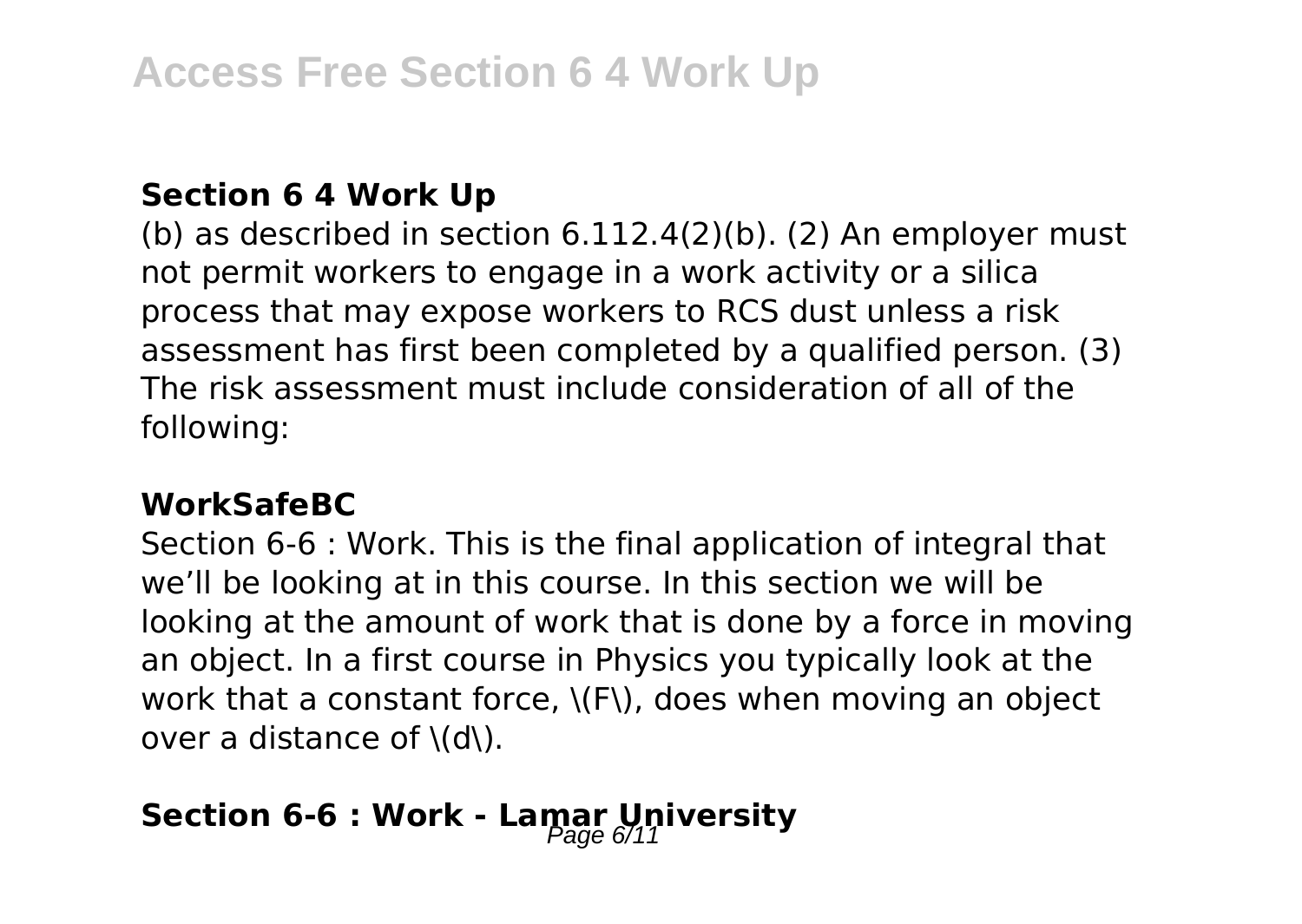Subsection 6.4.2 Work: Pumping Liquid from a Tank. In certain geographic locations where the water table is high, residential homes with basements have a peculiar feature: in the basement, one finds a large hole in the floor, and in the hole, there is water. For example, in Figure 6.4.2 we see a sump crock 1 .

#### **AC Physics Applications: Work, Force, and Pressure**

Calculus: Early Transcendentals 8th Edition answers to Chapter 6 - Section 6.4 - Work - 6.4 Exercises - Page 458 3 including work step by step written by community members like you. Textbook Authors: Stewart, James , ISBN-10: 1285741552, ISBN-13: 978-1-28574-155-0, Publisher: Cengage Learning

#### **Chapter 6 - Section 6.4 - Work - 6.4 Exercises - GradeSaver**

Download Free Section 6 4 Work Up Section 6 4 Work Up This is likewise one of the factors by obtaining the soft documents of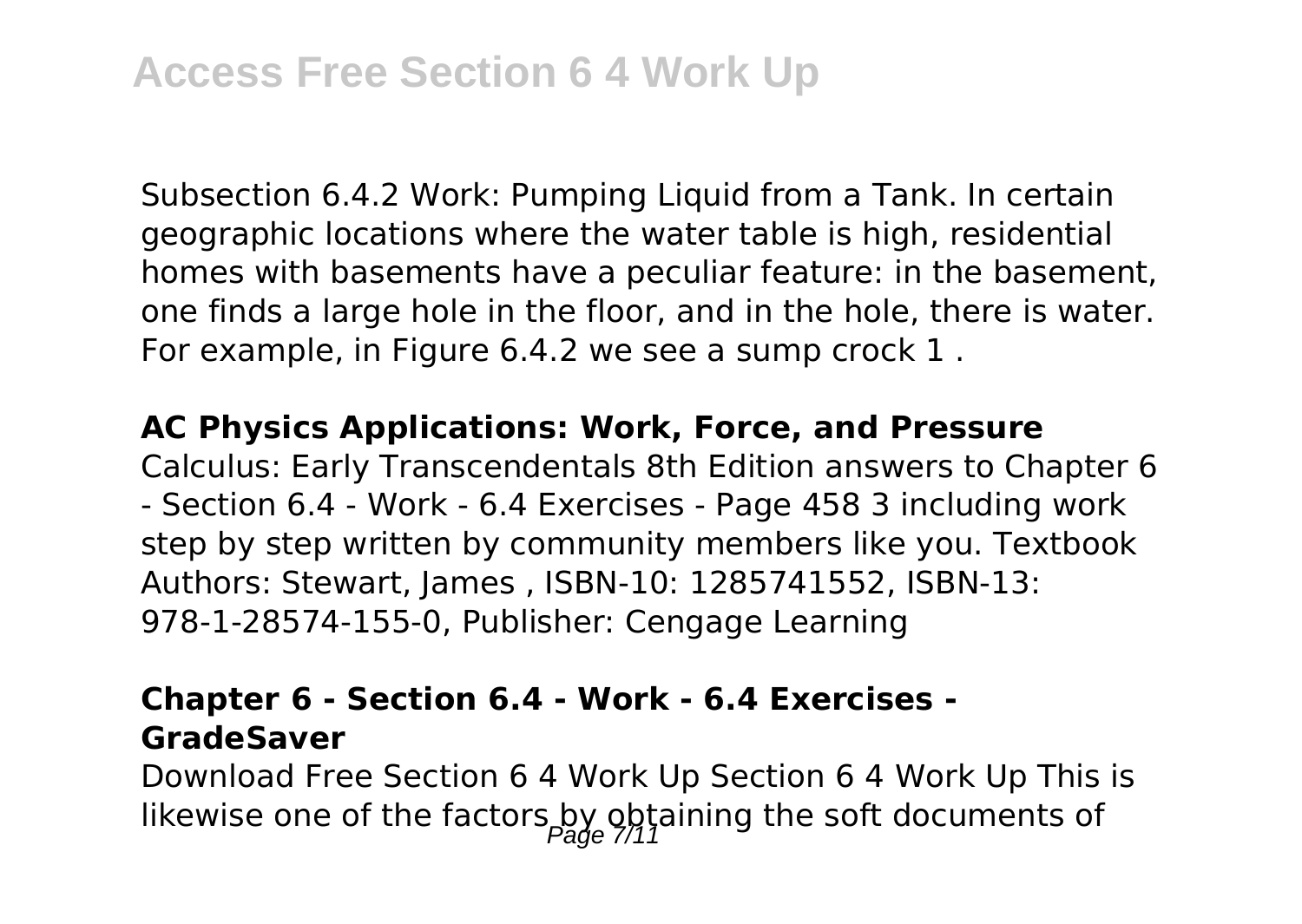this section 6 4 work up by online. You might not require more get older to spend to go to the books creation as without difficulty as search for them. In some cases, you likewise attain not discover the broadcast section ...

#### **Section 6 4 Work Up - Budee**

Calculus II, Section 6.4, #24 Work ... Work We add up all the slices and take the limit as the number of slices increases without bound. ... or  $\approx 4.4 \times 106$  Thus, the amount of work to pump all the water out of this tank is about  $4.4 \times 106$  Newton  $\cdot$ morabout 4.4×106 J.

#### **Calculus II, Section 6.4, #24 Work**

Section 6.4 Quiz. 1. Section 6.4 Review. Group life insurance programs consist of which two basic types of insurance plans? a) Term Life and Whole Life: b) ... 4. Under a Group Paid-up plan at retirement or termination, the employee is entitled to the cash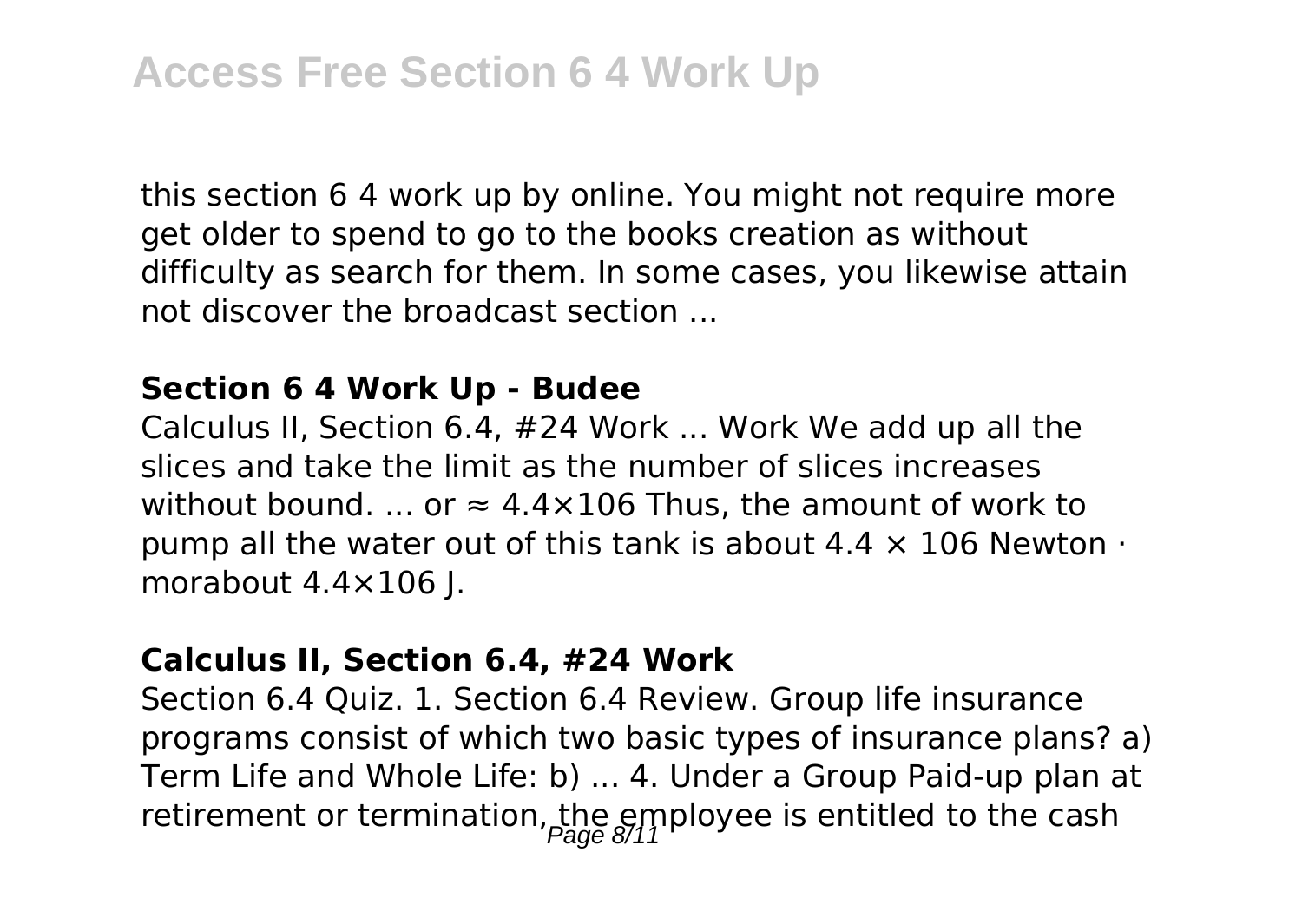value. a) True: b) False:

# **Section 6.4 Quiz**

Chapter 6 - Section 4 1 of 6 Work Physics Thanks to Newton's Second Law of motion, we know that is calculated by times. We define work to be calculated by times . Value Metric System US Customary Distance Acceleration ...due to gravity Force Work Mass Example : Suppose that a frictionless particle has a mass of 70kg and moves two stories (a story is about 4m) up and 2km to the right.

## **lecture6-4.pdf - Chapter 6 Section 4 1 of 6 Thanks to ...**

4. Work late at night (between 10 p.m. and 5 a.m.) 25% 5. Work late at night in excess of statutory working hours 50% 6. Work late at night in excess of statutory working hours exceeding 60 hours in a month\*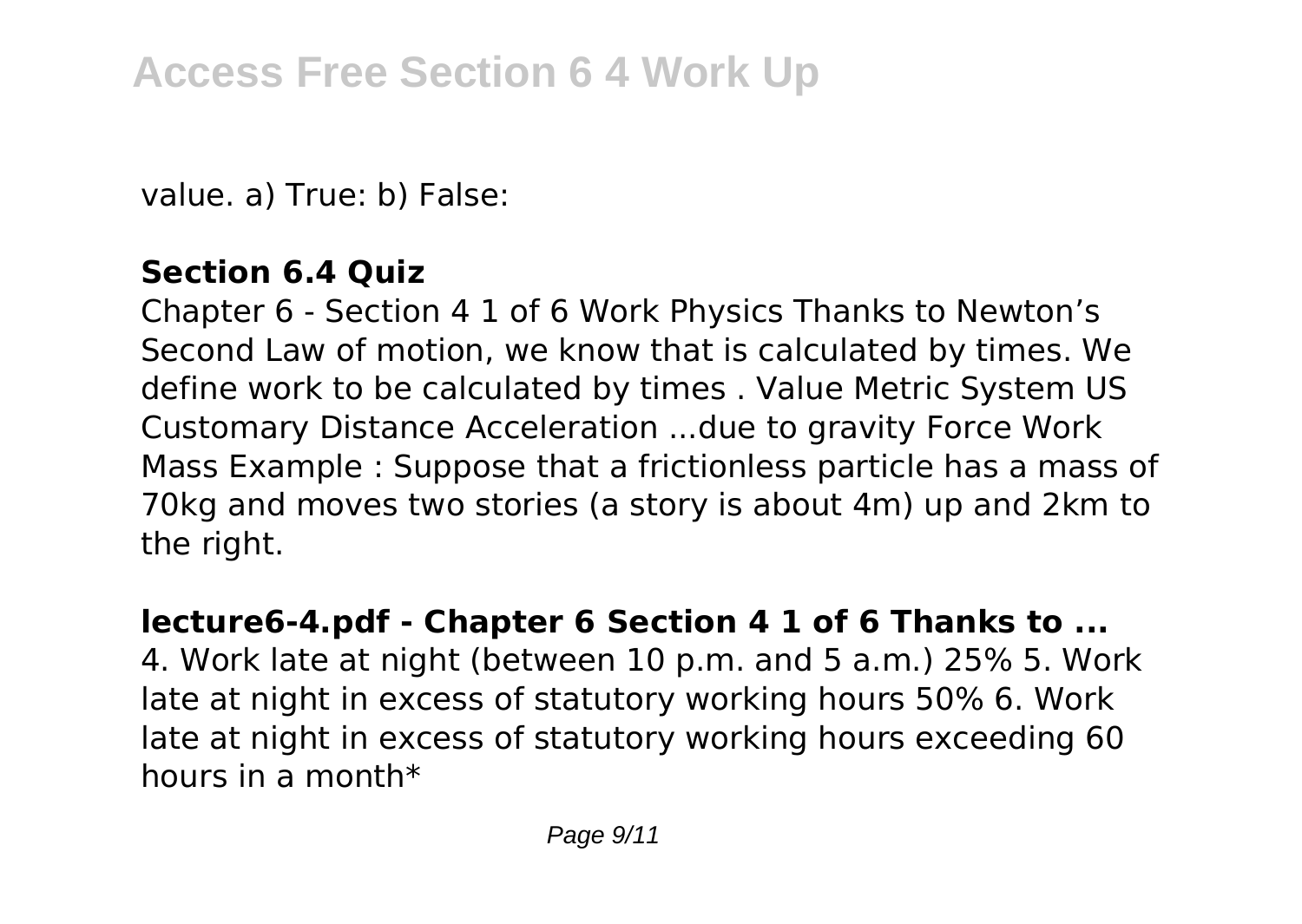#### **4.5 Legislation on working hours, breaks and days off ...**

(6) In determining for the purposes of this Act whether the dismissal of an employee was an unfair dismissal or not, it shall be for the employer to show that the dismissal resulted wholly or mainly from one or more of the matters specified in subsection (4) of this section or that there were other substantial grounds justifying the dismissal.

#### **Unfair Dismissals Act, 1977, Section 6**

Section 6(2), the rights of citizens and permanent residents to move to and pursue work in any province, has a number of limits provided by sections 6(3) and (4). Section 6(3) apparently recognized and affirmed laws that limited rights to pursue certain careers for persons who had recently entered the province.

# **Section 6 of the Canadian Charter of Rights and**